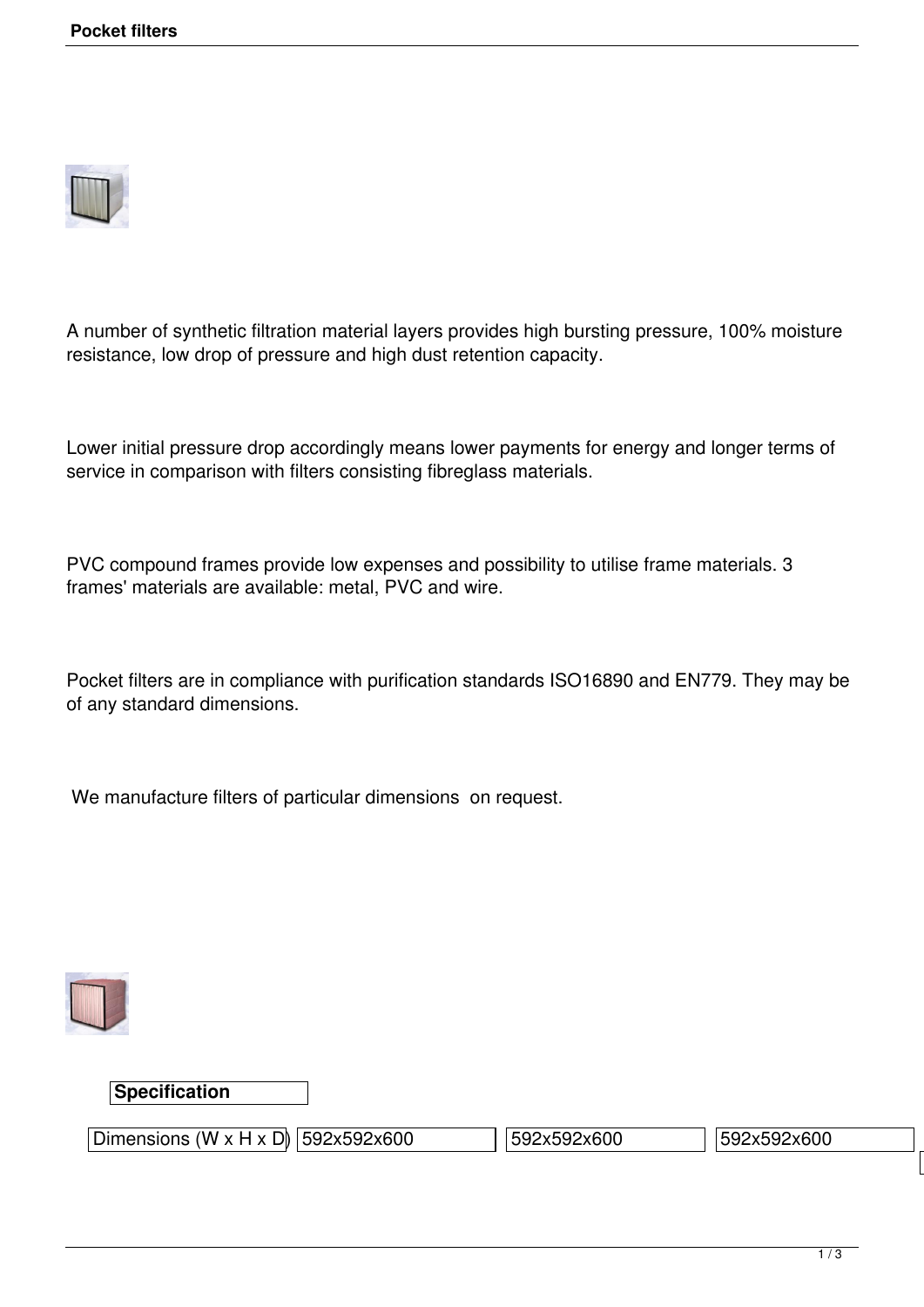| Number of pockets                              | $*6$           | $*6$             | $*$ 8                   |
|------------------------------------------------|----------------|------------------|-------------------------|
|                                                |                |                  |                         |
| Material                                       | Polyester      | Polyester        | Polyester               |
|                                                |                |                  |                         |
| Filtration area                                | 5.1 m          | $\mathbf 2$      | $\overline{2}$<br>5.1 m |
|                                                |                |                  |                         |
|                                                |                |                  |                         |
| Electrostatic charge                           | Nav            | Nav              | Nav                     |
|                                                |                |                  |                         |
| Filter class (ISO16890 / EISO7C) oarse 65%/ G4 |                | ISO ePM10 60%/M5 | ISO ePM10 60%/M5        |
|                                                |                |                  |                         |
| Initial drop of pressure @3340am3/h            |                | 48 Pa            | 45 Pa                   |
|                                                |                | 250 - 450 Pa     | 250 - 450 Pa            |
| Recommended drop of em25pre450rPa              |                |                  |                         |
| Medium dust retention capacuy                  |                | 92%              | 93%                     |
|                                                |                |                  |                         |
| Medium dust retention capa0byg@ 450 Pa         |                | 955g             | 1245g                   |
|                                                |                |                  |                         |
| <b>Bursting pressure</b>                       | >5000 Pa       | >5000 Pa         | >5000 Pa                |
|                                                |                |                  |                         |
| Maximum temperature                            | $80^{\circ}$ C | $80^{\circ}$ C   | $80^{\circ}$ C          |
|                                                |                |                  |                         |

 $\lfloor$